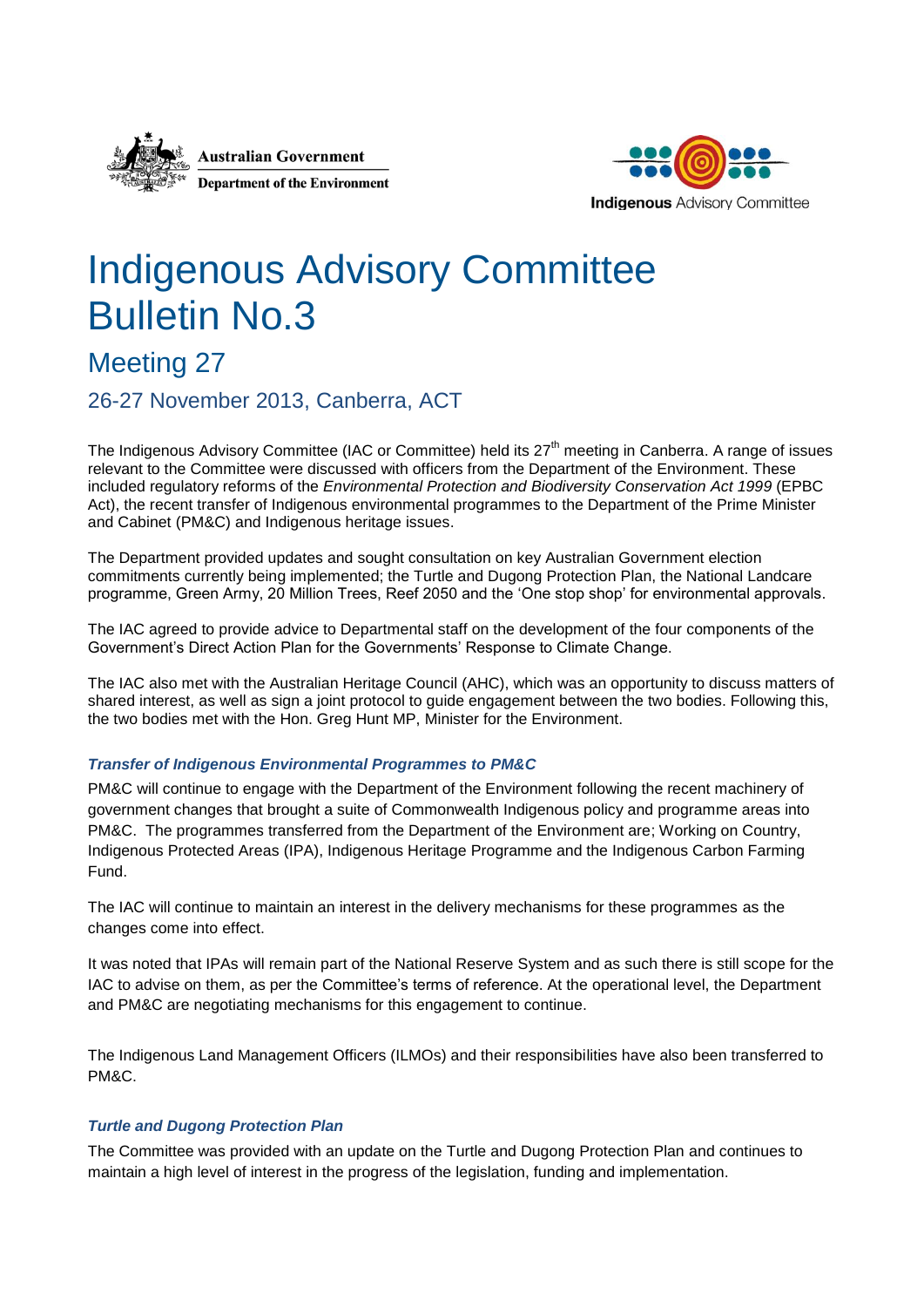#### *'One stop shop' for environmental approvals*

As a statutory committee appointed under the EPBC Act, the IAC has a strong interest in the proposed regulatory reforms. The Committee sought an opportunity from the Regulatory Reform Taskforce to be engaged in various facets of the reform as well as undertaking to provide written submissions where possible.

As at 31 December 2013, the IAC had made written submissions to the Department on the draft NSW and QLD bilateral agreements and will continue to be engaged with this process into 2014.

#### *Great Barrier Reef Strategic Assessment*

The IAC was provided with an update on the two components to the Great Barrier Reef (GBR) Strategic Assessment. The Great Barrier Reef Marine Park Authority (GBRMPA) and the Queensland (QLD) Government are currently seeking public comment on their draft strategic assessment and programme reports for the Great Barrier Reef Region and adjacent Coastal Zone. The period for public comment opened on 1 November 2013 and closes on 31 January 2014.

Following the 12 week public comment period, the QLD Government and GBRMPA will revise their strategic assessment and programme reports before seeking Minister Hunt's endorsement of the respective programmes under the EPBC Act.

Public comment on the draft EPBC Act Referral Guidelines for the Outstanding Universal Value of the Great Barrier Reef World Heritage Area closed in October 2013. All comments, including those received from the IAC, are currently being considered in finalising the guidelines. When released, the guidelines will assist proponents to determine whether their proposed action needs to be referred under Part 7 of the EPBC Act.

## *Joint Meeting of the full IAC and AHC*

At the joint meeting the Chairs of IAC and the AHC signed a protocol to formally engage on Indigenous issues and provide guidance on matters connected with the role of both groups. This document outlines their respective legislative functions, role and responsibilities; the agreed outcomes and the relationship between the secretariats.

The protocol also ensures that the AHC and the IAC will:

- continue a co-operative approach to the protection and conservation of heritage;
- promote a co-operative approach to the protection and management of the environment by recognising the role of Indigenous people in the environment;
- promote the use of Indigenous people's knowledge of heritage with the involvement of, and in cooperation with the owners of the Indigenous ecological knowledge;
- acknowledge the spirit, aims and objectives of the United Nations Declaration on the Rights of Indigenous Peoples; and
- reflect the objects set out in *Part 1 Section 3(d), (f) & (g) of Chapter 1* in EPBC Act.



*Acting Chair of the Indigenous Advisory Committee, Ms Chrissy Grant (left) and Chair of the Australian Heritage Council, Professor Carmen Lawrence (right) – signing the joint protocol.*